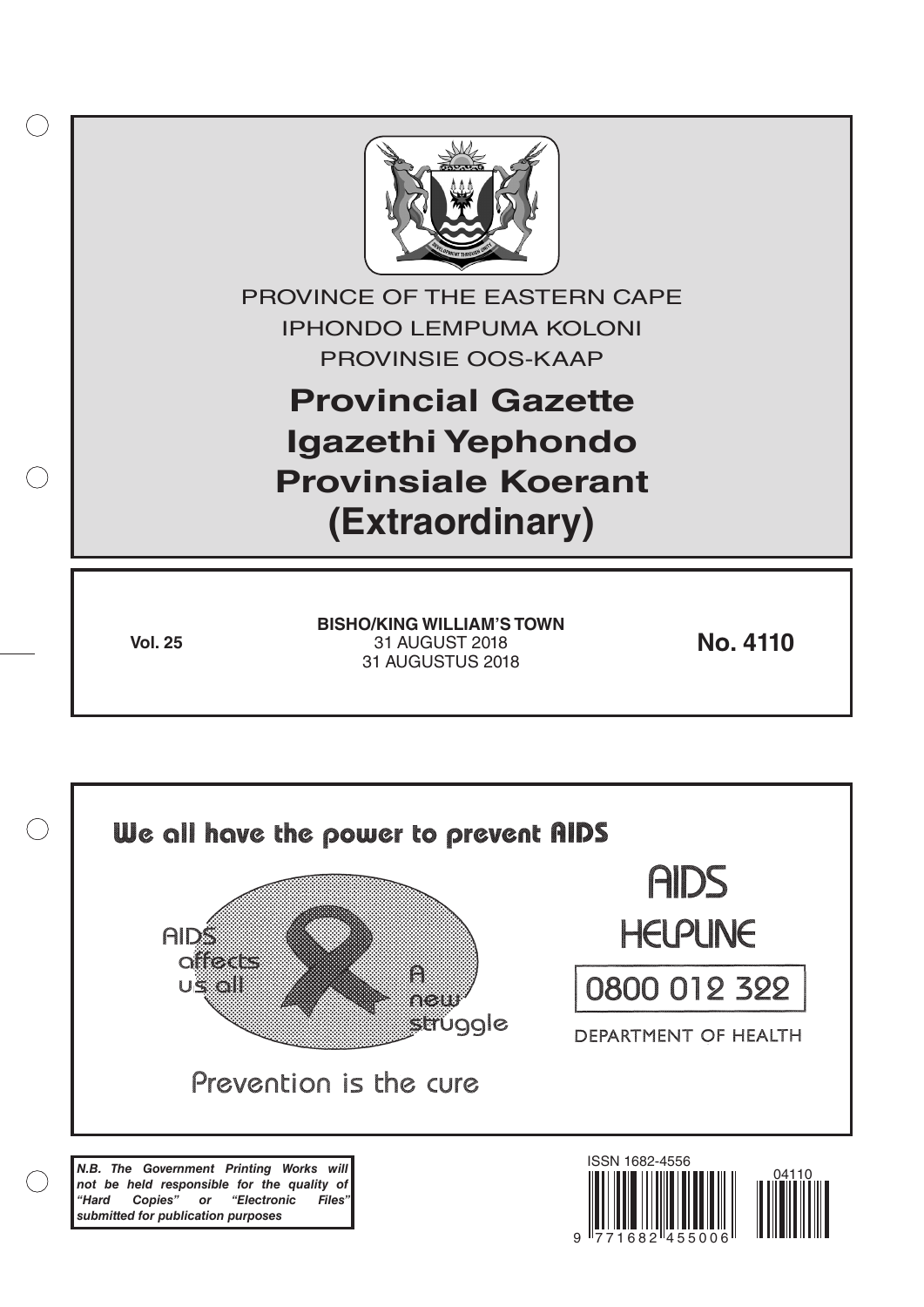# **IMPORTANT NOTICE:**

**The GovernmenT PrinTinG Works Will noT be held resPonsible for any errors ThaT miGhT occur due To The submission of incomPleTe / incorrecT / illeGible coPy.**

**no fuTure queries Will be handled in connecTion WiTh The above.**

### **CONTENTS**

|            |                                                                                                       | Gazette<br>No. | Page<br>No. |
|------------|-------------------------------------------------------------------------------------------------------|----------------|-------------|
|            | <b>LOCAL AUTHORITY NOTICES • PLAASLIKE OWERHEIDS KENNISGEWINGS</b>                                    |                |             |
| 185<br>184 | Eastern Cape Liquor Act (10/2003): Notice of lodgement of applications for transfer of certificate of |                |             |
|            |                                                                                                       | 4110           |             |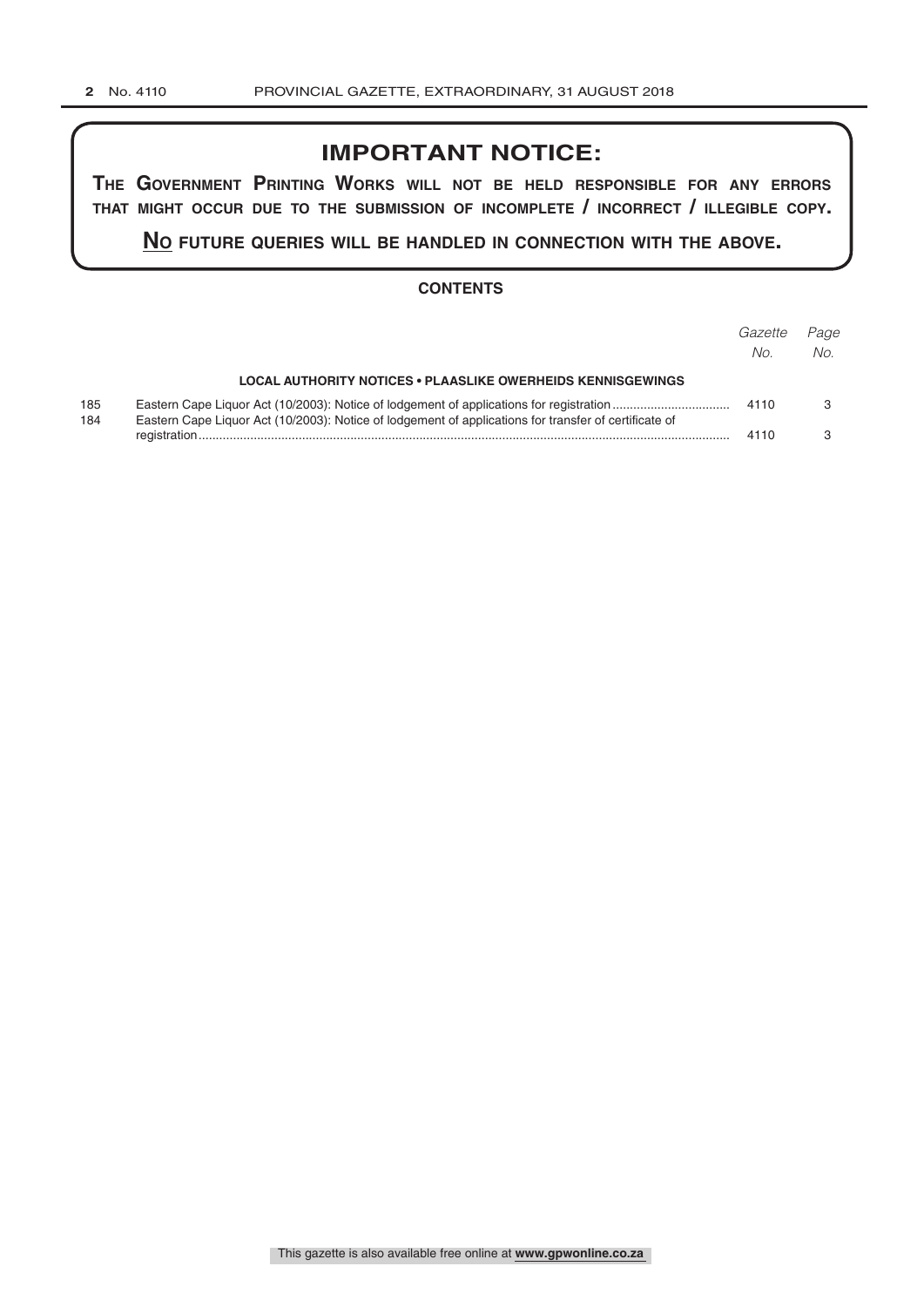# Local Authority Notices • Plaaslike Owerheids Kennisgewings

### **LOCAL AUTHORITY NOTICE 185 OF 2018**

1. CM3 [Reg 4 (1)

EASTERN CAPE LIQUOR ACT, 2003 (Act No. 10 of 2003) NOTICE OF LODGEMENT OF APPLICATIONS FOR REGISTRATION

Notice is hereby given that the applications for registration, particulars of which appear in the Schedule hereunder, have been lodged with the Board.<br>Interested parties may, free of charge, inspect any application which a EASTERN CAPE LIQUOR BOARD<br>30 August 2018 30 August 2018 SCHEDULE

| <b>Application Number</b> |                   |                                                                   |                           | 4                               |                                                                                               |
|---------------------------|-------------------|-------------------------------------------------------------------|---------------------------|---------------------------------|-----------------------------------------------------------------------------------------------|
|                           |                   | Name and number of<br>Kind of registration<br>applied for<br>Ward |                           | Kind of<br>liquor to be<br>sold | Name under which business is to be<br>conducted and particulars of the erf,<br>street or farm |
| $1_{-}$                   | REF5509100798086  | Ward 14 Buffalo City<br>Metropolitan Municipality                 | On and Off<br>Consumption | All kinds                       | Mandy's Tavem, 6439 N.U. 2, Mdantsane,<br>5219                                                |
| 2.                        | REF8009095934082  | Ward 31 Mbashe Local<br>Municipality                              | On and Off<br>Consumption | All kinds                       | Skara Tavern, Zundwane Administrative<br>Area, Idutywa, 5000                                  |
| 3.                        | REF2005/183200/23 | Ward 8 Dr Beyers Naude<br><b>Local Municipality</b>               | On Consumption            | All kinds                       | Zandibela private Game Lodge, Erf 127,<br>Kleinne Grobbe, Willowmore,                         |
| $\overline{4}$            | REF6903185321089  | Ward 34 Enoch Mailima<br><b>Local Municipality</b>                | Off Consumption           | All kinds                       | Bhuti Sox Bottle Store, Erf 541, Eluxolweni<br>Location, Hofmeyer, 5930                       |
| 5.                        | REF7802040326086  | Ward 60 Nelson Mandela<br>Metropolitan Municipality               | On and Off<br>Consumption | All kinds                       | Noesh's Tavem, 17 Malahle Street, Wells<br>State, Motherwell, Port Elizabeth, 6001            |
| 6.                        | REF5807225110082  | <b>Walter Sisulu Local</b><br>Municipality                        | <b>Special Event</b>      | All kinds                       | Burgersdorp Summer Festival, Church<br>Street, Burgersdorp, 9744                              |

### **LOCAL AUTHORITY NOTICE 184 OF 2018**

FORM 9 Reg 11 (1)]

#### EASTERN CAPE LIQUOR ACT, 2003 (Act No. 10 of 2003)

# NOTICE OF LODGEMENT OF APPLICATIONS FOR TRANSFER OF CERTIFICATE OF REGISTRATION

Notice is hereby given that the applications for transfer of certificates of registration, particulars of which appear in the Schedule hereunder, have been<br>lodged with the Board.

Interested parties may, free of charge, inspect any application which appears in the schedule heredition and may within twonty one days or the house,<br>lodge with the Board written representations in support of, or written o

LERATO RADIKOANYANA EASTERN CAPE LIQUOR BOARD 30 August 2018

| 2<br>Name and number<br><b>Application Number</b><br>of Ward |                   | 3                                                        |                                                                                                                               | 5                                                       |                                                                        |
|--------------------------------------------------------------|-------------------|----------------------------------------------------------|-------------------------------------------------------------------------------------------------------------------------------|---------------------------------------------------------|------------------------------------------------------------------------|
|                                                              |                   | Particulars of certificate of<br>registration            |                                                                                                                               | Particulars of holder of<br>certificate of registration | Particulars of<br>prospective holder of<br>certificate of registration |
| 1.                                                           | ECP24927/91455/OF | Ward 10 Engcobo<br>Municipality                          | Tops @ Ndu 3, Erf 162 & 156, Bus<br>Rank, High Street, Engcobo, 5050                                                          | Tembilog (Pty) Limited                                  | The Spar Group Limited                                                 |
| 2.                                                           | ECP01442/03026/ON | Ward 18 Buffalo<br>City Metropolitan<br>Municipality     | Cannon's Pool Pub & Grub, Erf<br>23382, 83 Old Transkei<br>Road,<br>Nahoon, East London, 5201                                 | Michael James Crawford                                  | Infinity Gaming (Pty)<br>Limited                                       |
| 3.                                                           | ECP01788/90454/ON | Ward 2 Nelson<br>Mandela<br>Metropolitan<br>Municipality | Paxton Hotel, Erf 1206, Carnarvon<br>Humewood<br>Road.<br>Place,<br>Humewood, Port Elizabeth, 6001                            | The Paxton Hotel (Pty)<br>Limited                       | Knight Street Properties<br>(Pty) Limited                              |
| 4.                                                           | ECP18339/90454/ON | Ward 5 Nelson<br>Mandela<br>Metropolitan<br>Municipality | Soho Fushin Lounge, Erf 6145,<br>Stanley On Bain, 24-26<br>Stanley<br>Hill.<br>Port<br>Richmond<br>Street,<br>Elizabeth, 6001 | Mark Oosthuizen                                         | Matsuri Trading (Pty)<br>Limited                                       |